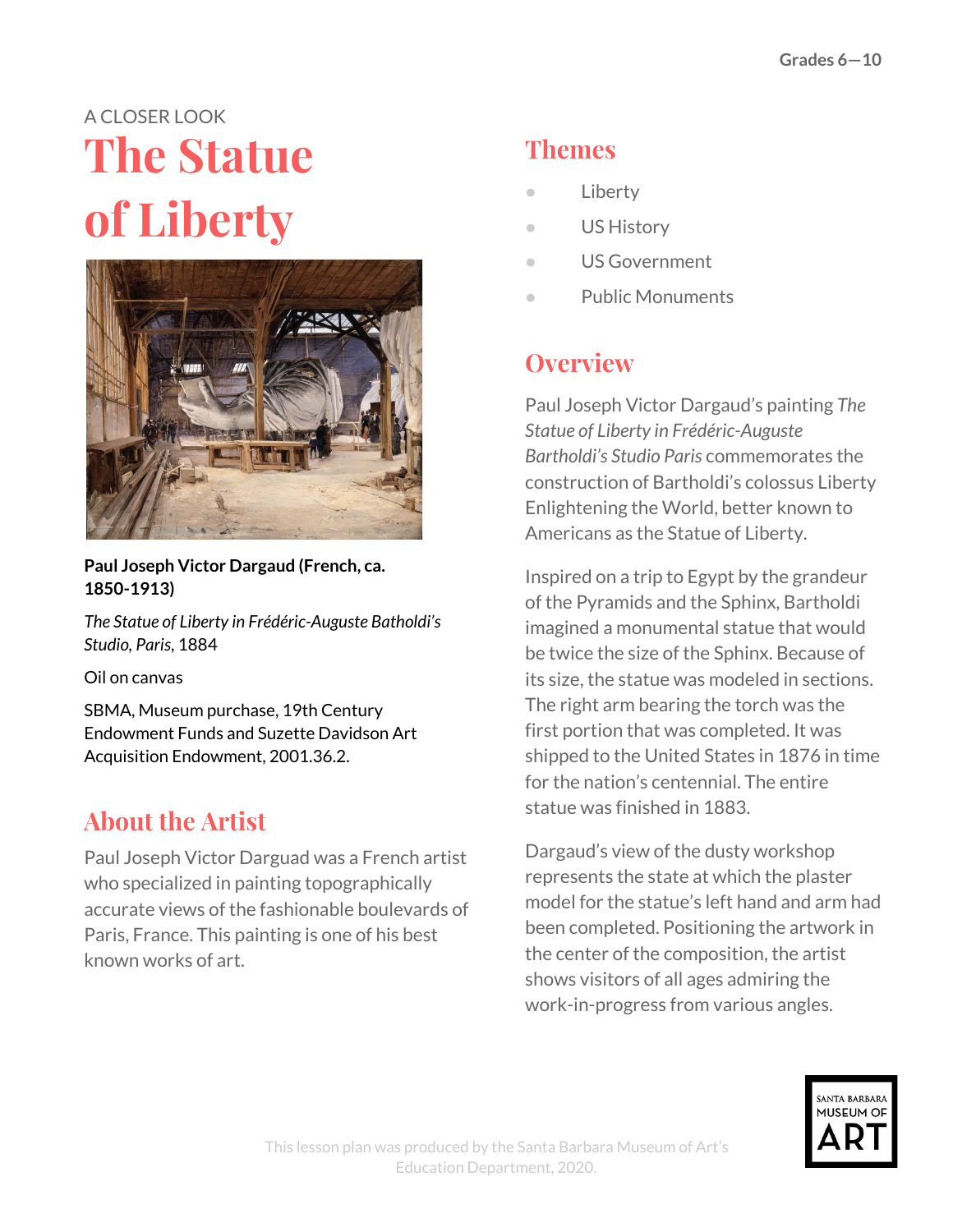### **Research: The Symbolism of the Statue of Liberty**

What does this painting tell us about the making of the statue? How can we tell how large it is? Is Dargaud emphasizing the statue as a technical triumph? A symbol? If so, of what?

Like any public monument, the Statue of Liberty was created out of complex political and private agendas. Research the political maneuvering behind the statue's construction and the rise of the Third Republic in France. How did France's agenda for the Statue of Liberty and the United States' interpretation of it differ?

### **Read: The New Colossus, 1883**

Not like the **brazen** giant of Greek fame With conquering limbs astride from land to land, Here at our sea-washed, sunset gates shall stand A mighty woman with a torch, whose flame Is the imprisoned lightening, and her name Mother of Exiles. From her beacon-hand Glows worldwide welcome: her mild eyes command The air-bridged harbor that twin cities frame, "Keep, ancient lands, your storied pomp!" cries she with silent lips." Give me your tired, your poor, Your huddled masses yearning to breathe free,

The **wretched refuse** of your **teeming** shore, Send these, the homeless, **tempest tossed** to me, I lift my lamp beside the golden door."

- Emma Lazarus

*Look up the meaning of the wordsin bold in a dictionary. How do those definitions compare and contrast with the meaning and context of Lazarus' poem?*



### **Activity: Giving "Liberty" a Voice**

In "The New Colossus" the poet Emma Lazarus contrasts the soon to be installed symbol of the United States with what many consider the perfect symbol of the Greek and Roman era, the **Colossus of Rhodes**. Why might she want to draw comparisons with those ancient cultures?

Compare and contrast US attitudes towards freedom and immigration, from 1883 when this was written, and today.

#### **Activity: Re-thinking Monuments**

If you were asked to design a new monument for the New York harbor, what would it be? What about a monument for San Francisco harbor or the border between California and Mexico? Describe or draw your monuments.